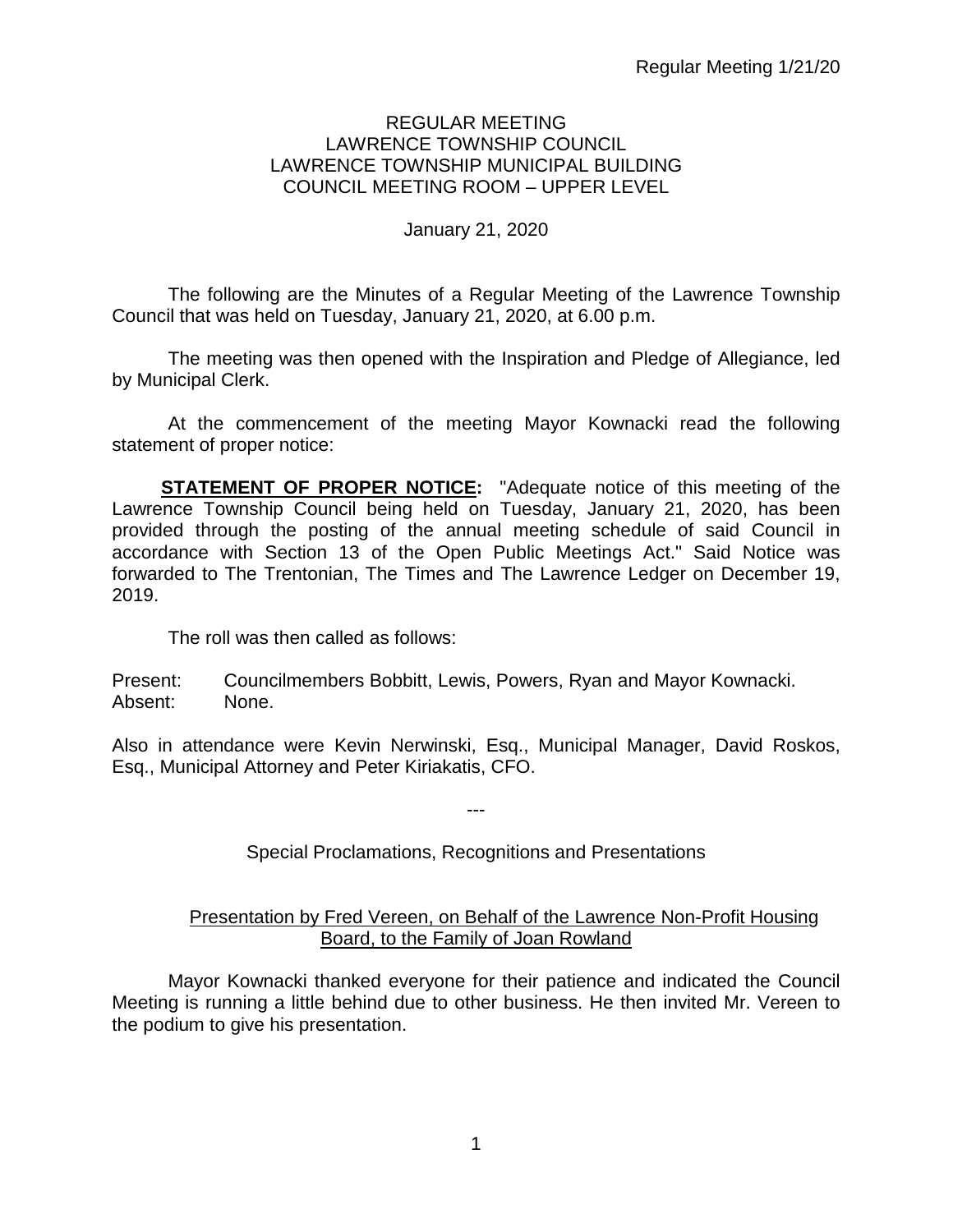Mr. Vereen greeted the Mayor and Council and stated he would like to thank them for giving him the opportunity to recognize one of their longtime members, Joan Rowland, of Lawrence Non-Profit Housing Board who really helped them throughout the years and was instrumental in developing Eggert Crossing Village. And, indicated he first met Joan Rowland in 1965 when Lyndon Johnson started the War on Poverty Community Action Program and Chuck Connor was mayor at the time and he elected Herman Hannsler to chair the first meeting of the Community Action Program which was held in the old Town Hall building then they moved down to the First Baptist Church where he met Ms. Rowland who had been a faithful servant not only to Lawrence Non-Profit in Eggert Crossing Village but to the Township of Lawrence.

Mr. Vereen stated they are going to present this evening what they were going to present to Ms. Rowland before she passed away; but, did not have an opportunity to do so. And, Tom Wilfrid, Vice-Chairman of Lawrence Non-Profit Housing Board, wanted to be present this evening but had other obligations with his elderly father who is 101 years old and mother who is 99 years old. So, he is sorry he could not be present this evening although it was his intention to be here. He then asked for the members of the Lawrence Township Non-Profit Board to stand and gave special acknowledgement to longtime Board member, Edith Pike, who served with Ms. Rowland's and indicated they have to recognize those who are still around when they can because there is not that many of them left.

Mr. Vereen invited the President of Lawrence Non-Profit Housing Board to the podium to help present the Award along with Ms. Rowland's two sons, Edward and Steven. They then presented each of the sons with a Plaque which read as follows:

### **TO JOAN ROWLAND FOR YOUR DEDICATED SERVICE TO LAWRENCE TOWNSHIP NON-PROFIT HOUSING, INC. AND THE TOWNSHIP OF LAWRENCE THE YEARS 1965 TO 2019**

Mr. Ed Rowland stated he is usually the dedicated speaker and the older of the two sons and it is really strange to be back in the room because he can actually remember when his mom and dad brought him to this building when it was being dedicated many years ago. And, in thinking back, Lawrence Township was a wonderful place to grow up in when he thinks about Biddy Basketball…when he thinks about the Lawrence Recreation and playing tennis and him and his brother both being Eagle Scouts of Troop 28. The list goes on and on of what it was like to live in Lawrence. He also remembers the Municipal Manager's (Kevin) father running the Council meetings back then when his father use to bring him to the meetings.

Mr. Rowland stated when his parents first came to Lawrence what he thinks his mother saw as a real problem back when Princeton Pike was partially a dirt road, was the Eggert Crossing area before Eggerts Crossing Village were tin shacks with no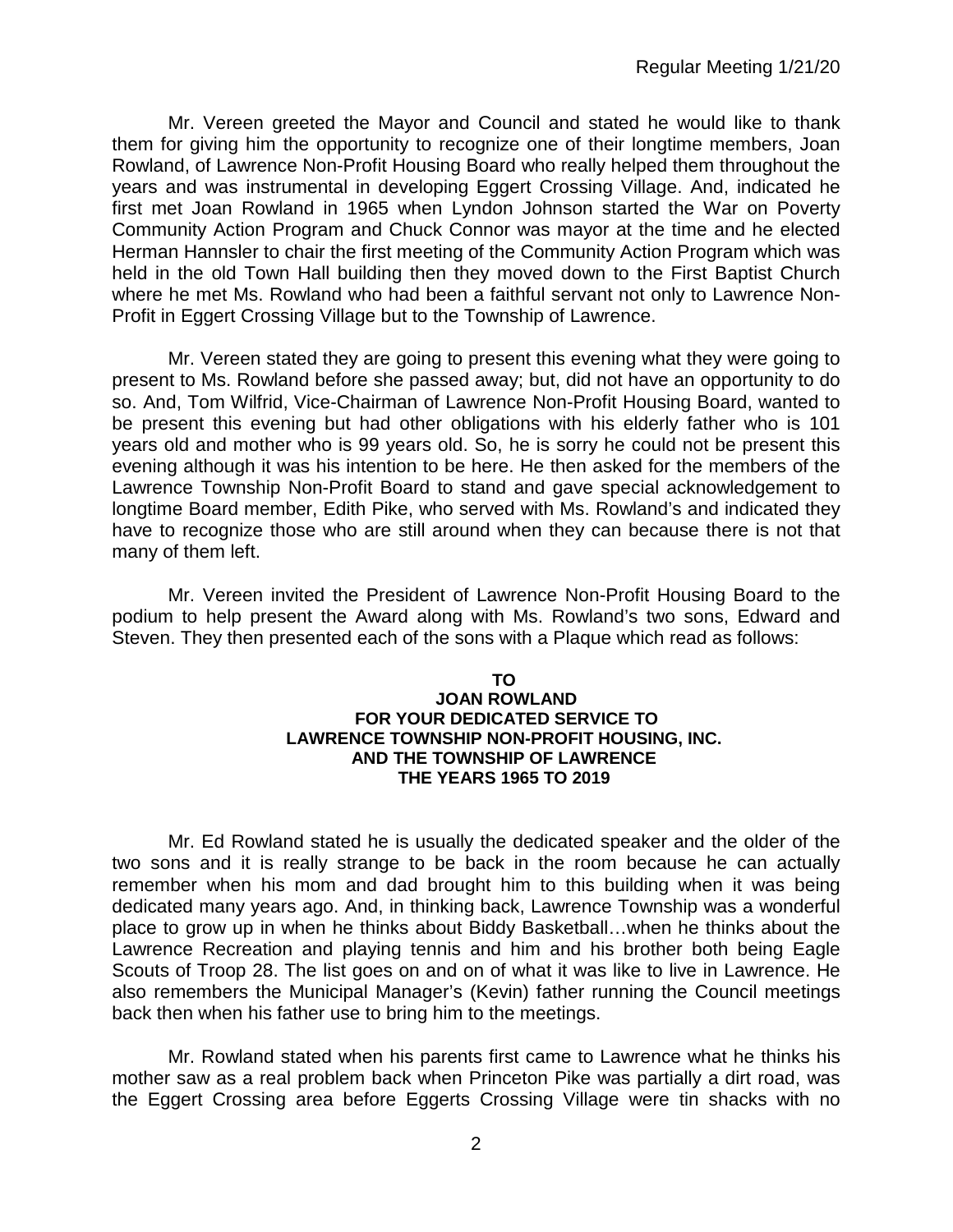electricity, no indoor plumbing…nothing; and, to look at what it is today is really something when he can vividly still remember when his toys were thrown in the street on Barnett Road where they lived with racial epithets and his mother walking right up to the person who had thrown the toy (all 5 feet of her) basically saying to that person "one day you will be ashamed of your actions and I will be proud of mine". That is today. In conclusion he thanked the Mayor and Council for their time.

Mr. Vereen stated last year Eggerts Crossing Village celebrated the 47<sup>th</sup> Anniversary of the Village which is really something and he wished some of the folks that were around at that time when they were fighting for it who said it would not last 6 months could see it today. So, they put together a packet of history and he knows most of them do not know what adversities they went through because they were not around then. The Packet includes some of the hardships and what they endured to put Eggerts Crossing Village on the map. He thanked the Mayor and Council again for giving them the opportunity to do this. He then turned the floor over to the Eggerts Crossing Civic League.

Doris Weisberg, former mayor/councilmember, and Patricia Hendricks greeted the Council and advised that they represent the Eggerts Crossing Civic League and they have a trophy they would like to present to Ms. Rowland's sons, Ed and Steve, which Ms. Weisberg indicated is bittersweet because she has its twin at home as they both were to receive them at the opening meeting of the Eggerts Crossing Civic League this year, so she received both of them. And indicated Ms. Rowland was one of the very first people she met at a League of Women Voters meeting in 1983 when she moved to Lawrence Township and they became fast friends until her passing so she is very happy to present the trophies to her sons.

Ms. Hendricks stated on behalf of the Eggerts Crossing Civic League they would like to present an Award to Joan Rowland who served and was committed to their mission of scholarship and community involvement. She then extended a thank you to Ms. Rowland for all that she had done and for her dedicated service which they appreciated. Ms. Hendricks stated they also have two Proclamations from the State Senate and the General Assembly which reads as follow:

> **COMMENDATIONS AND PRAISES ARE EXTENDED TO JOAN ROWLANDS BY THE CITIZENARY OF THE 15TH LEGISLATIVE DISTRICT THROUGH THEIR ELECTED REPRESENTATIVES FOR BEING SELECTED AS A RECIPIENT OF THE EGGERT CROSSING CIVIC LEAGUE 2020 COMMUNITY SERVICE AWARD IN RECOGNITION OF HER CHARACTER, DETERMINATION AND ACTIVE INVOLVEMENT IN THE COMMUNITY**

#### **SHIRLEY K. TURNER, SENATOR**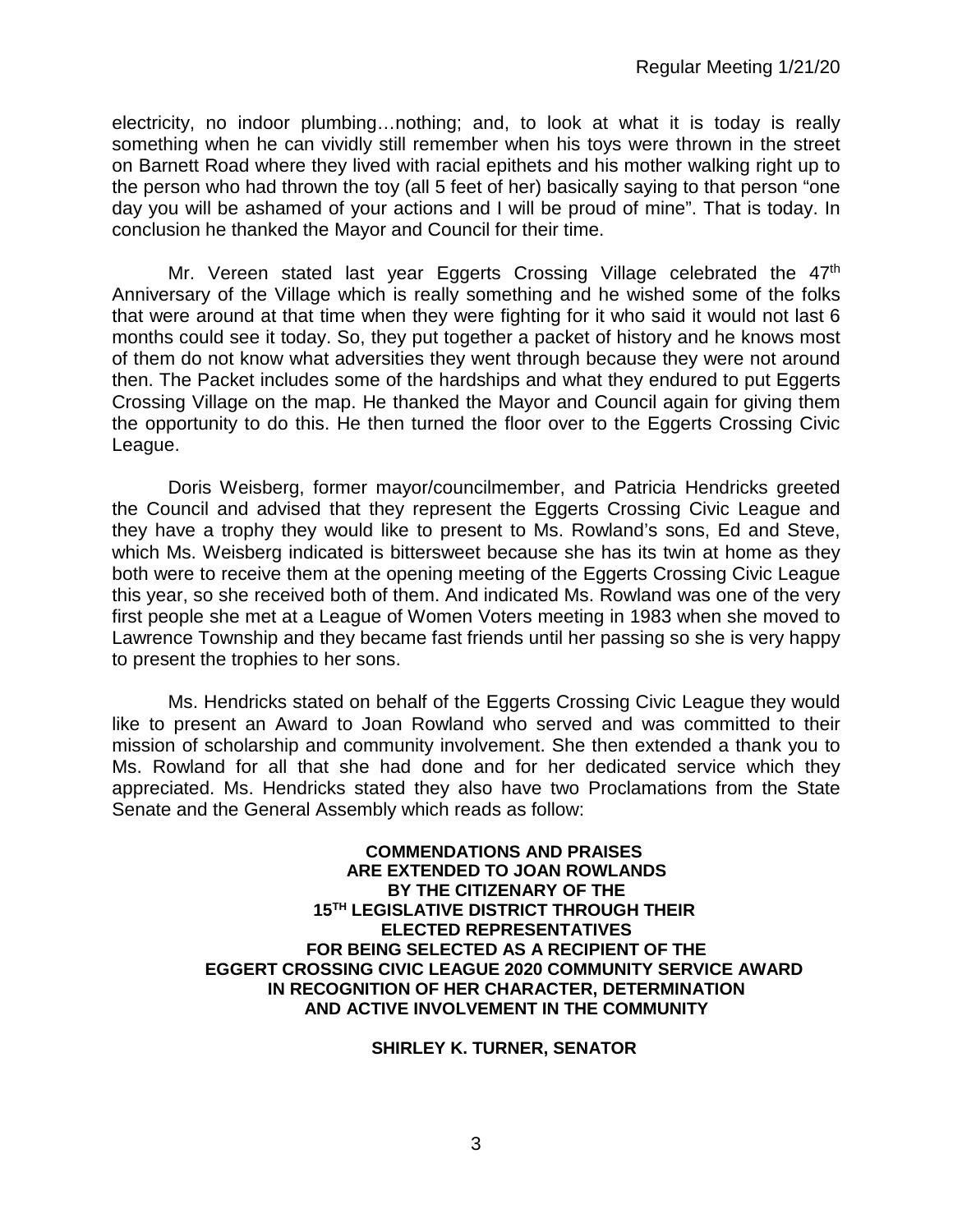Ms. Hendricks stated they also have a Certificate of Recognition presented to Joan Rowland on behalf of the Mercer County Surrogate which reads as follow:

### **IT IS AN HONOR AND PRIVILEGE TO EXTEND THIS CERTIFICATE OF RECOGNITION TO JOAN ROWLAND AS A RECIPIENT OF THE 2020 HONORARY FOR COMMUNITY SERVICE FOR HER DEDICATION AND VOLUNTARY TIME GIVEN TO THE EGGERTS CROSSING CIVIL LEAGUE PRESENTED THIS 11TH DAY OF JANUARY 2020**

### **DIANE GEROFSKY, SURROGATE OF MERCER COUNTY**

---

# **Peter Kiriakatis, Year End Budget Presentation**

Mr. Kiriakatis greeted the Council and stated as customary they have completed the Year End and they are preparing for the 2020 Budget so they have a slide show to highlight the next steps as it relates to the budget and proceeded to review the following:

- $\triangleright$  The Budget Calendar for the next 6 months 12/31/2019 thru 6/30/2020 -Closed of 2019 Fiscal Year (12/31/19), Recommended Budget to Council (1/21/2020), Introduction of Budget to Council (3/17/2020) and Budget Public Hearing and Adoption (4/21/2020).
- $\triangleright$  Lawrence Township Fund Accounting Graph of all the accounts that surrounds the Current Fund and the four ways a town can spend money.
- Financial Facts Moody's Rating (Aa1), Interest Rate on BAN1 (2.0%) and BAN2 (2.25%), Number of Tax Line Items (\$11,215), Number of Tax Line Items in Tax Sale including 9 COAH (115), Number of POs Processed in 2019 (4,413), Current Fund Checks Processed in 2019 (2,840), Tax Collection Credit Card Collections in 2019 – Amount of Taxes \$305,186, Credit Card Fees \$9,881.30, Break Even Percentage 3.23%
- $\geq$  2020 Recommend Budget Anticipated Revenues and Appropriations \$50, 427,061.64
- $\triangleright$  Key Miscellaneous Revenues Anticipated Changes Year Ended December 31, 2020 – Surplus (+\$1,200,000), Hotel/Motel Tax (+\$31,975), Investment Interest (+85,500) and Amount to be Raised by Taxes (+1.75 cents) – (Mr. Nerwinski noted that Lawrence Township is currently involved in a litigation that alleges misconduct by the town so they are concerned about revenue in the long context so as a result of that they decided to remove the Court revenue \$500,000 from Anticipated Revenue using Surplus)
- $\triangleright$  Key Appropriation Changes PERS (Increase \$11,147), PFRS (Increase \$125,252), ELSA (Increase \$220,000), S&W (Contractual Increase + \$288,000), S&W Adjustment (\$238,500 Estimate for Union Negotiations Increases), Manager S&W ( Decrease \$71,000), Manager OE ( Increase \$130,000), Reserve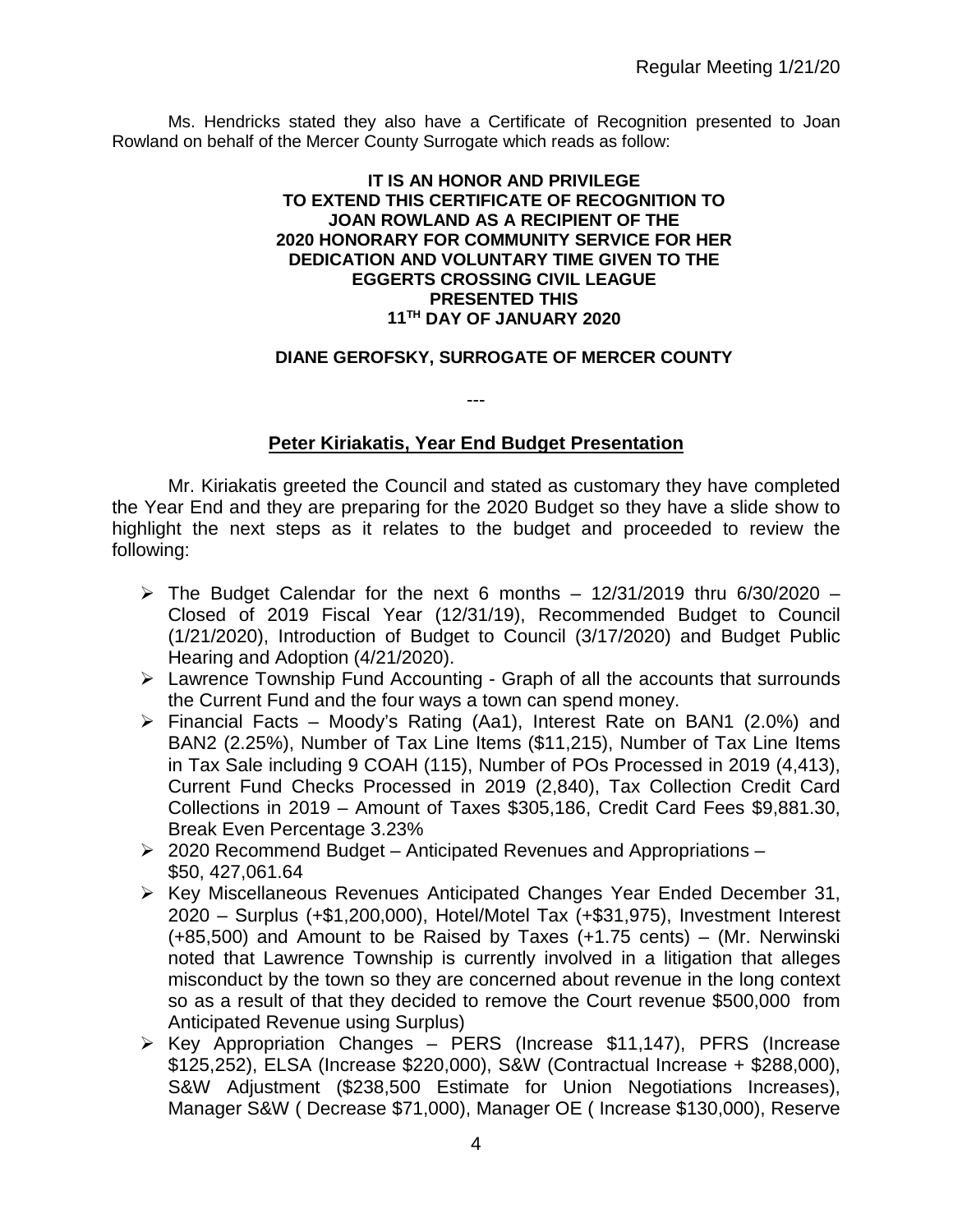for Uncollected Taxes – Non-spending Appropriation, BOE & County receive full tax apportionment, Township bears cost of uncollected taxes within budget 2019 Appropriation: \$4,191, 231 - Increase \$84,596, Health Benefits – Decrease of \$101,000.

 Lawrence Township Breakdown of 2019 Tax Rate – School Tax (\$53.26 per \$100), County Tax (\$25.55 per \$100) , Local (Municipal Tax \$20.14 per \$100) and Municipal Open Space Tax (\$1.05 per \$100)

After the presentation, a brief question and answer period took place relative to Mr. Kiriakatis budget review as it relates to the good Moody's Rating the township received and that rating possibly lowering the interest rates, future Bond Anticipation Notes, credit card usage and the fees associated with that usage, taxpayers paying on a monthly basis to help balance credit card fees and the potential reinstatement of ACH direct withdrawals by the Township.

## **Submission of the 2020 Recommended Municipal Budget**

 $\sim$   $\sim$   $\sim$ 

Mr. Nerwinski distributed copies of the 2020 Lawrence Township Budget Recommendation for the Council's review and consideration and advised the Council and Municipal Clerk that he would be reading the first two pages of the Recommended Budget into record and he offers the entirety of the document to the record. (Please refer to Lawrence Township website to review the 2020 Recommended Budget in its entirety at [www.lawrencetwp.com\)](http://www.lawrencetwp.com/).

#### **2020 Lawrence Township Budget Recommendation**

In 2020, Lawrence Township is set to realize the culmination of significant projects that have been years in the making. They include the following:

- The **acquisition of 5.9 acres of land located at 2420 Brunswick Pike**, which is situated adjacent to Colonial Lake. The property to be purchased has been subdivided to allow for the continued operations of the business known as Colonial Bowling & Entertainment. The purpose of this acquisition is to preserve the land surrounding the lake, and to improve the park for the overall expanded enjoyment of the residents of the Township. The total purchase price is \$3,650,000 which is being funded by the Mercer County Open Space Assistance Program (\$1,470,100), the New Jersey DEP Green Acres Program (\$211,133 with an additional \$500,000 pending final approval), a citizen's group known as the "Friends of Colonial Lake" (amount to be determined) and the remaining balance from the Lawrence Township Open Space Fund. The terms provide for payments to be spread over three years to allow the Township additional opportunities for grant money. If the additional targeted grant money is realized (and it seems promising), the total contribution from grant sources would be \$2,950,200 which would result in total contributions from our Open Space Fund just fund \$700,000.
- The planning and completion of the **Brunswick Pike Streetscape**. With grant monies received (\$60,000) and a previously budgeted amount (\$175,000), the Township's long time work in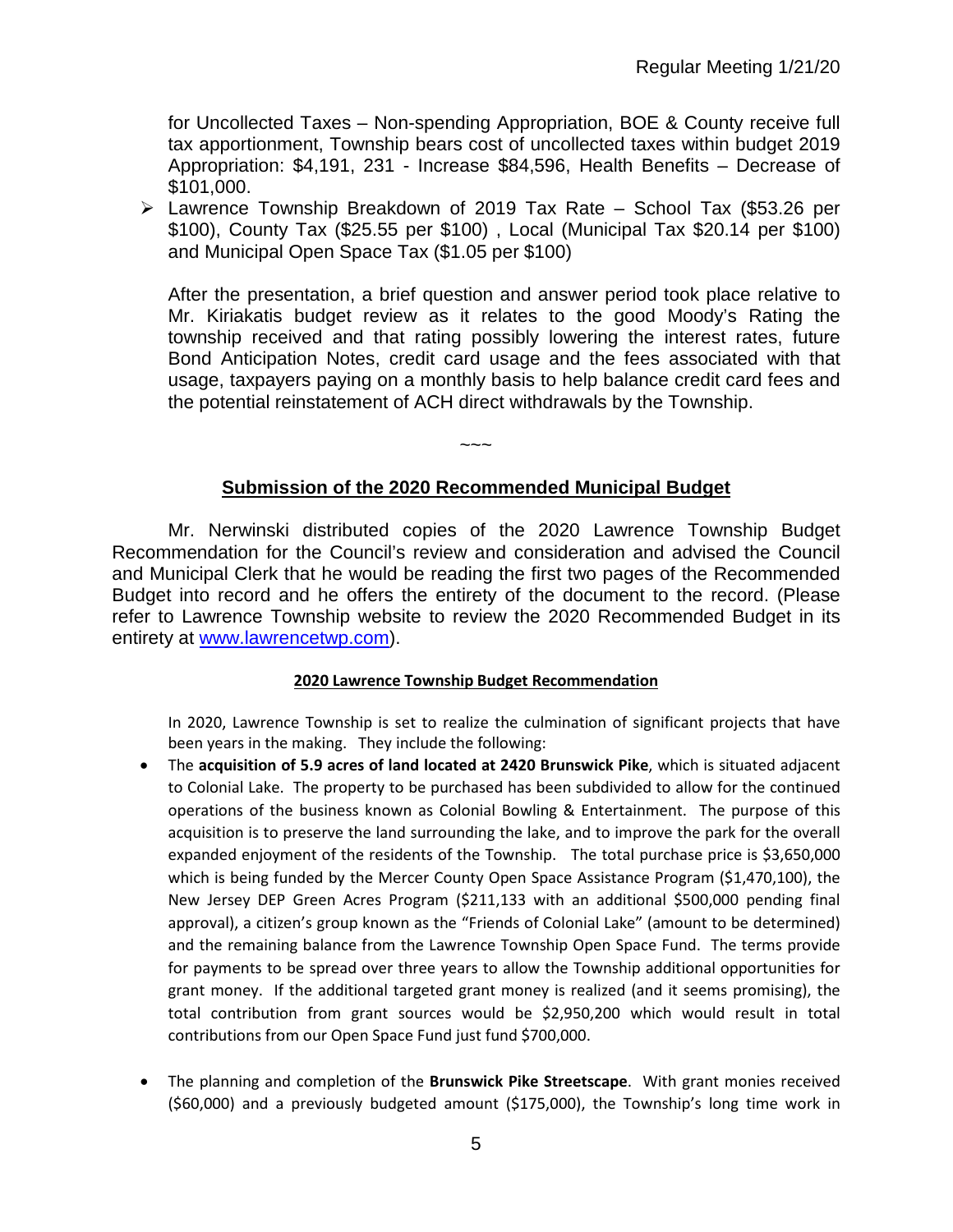realizing an improved Brunswick Pike from the Brunswick Circle to Lake Drive is closer than ever to a reality. Public meetings will be held to discuss the design plans and receive resident and business owner feedback. We expect to start the work in the Fall of 2020.

• The continued study and **remediation of the property appropriately known as the "Pit Stop"** (1175 Lawrence Road) has been green lighted with grant monies being awarded by NJ DEP Hazardous Discharge Site Remediation Fund in the amount of \$239,524. A firm has been engaged, and the work scheduled will include the demolition of the structure and the evaluation of the soil underneath it to determine the extent of contamination to develop a plan for remediation. The goal is to clean the property, discharge the current liens against title, and acquire ownership. Grant funding is conditioned on the fact that the site is to be used as a passive park.

The Township's **commitment to sustainability** has recently been recognized by Sustainable New Jersey as we maintained our status as a Silver Certified Community (which is no easy task). Most observable to the public is the recent completion of the installation of the car port styled solar panels installed at our municipal complex (municipal building and the police and court building) and solar panels on our Public Works roof. We anticipate that will meet 85% of our energy needs with a realized savings of approximately \$40,000 annually.

Over the past several years, we continued to participate in the NJ BPU Direct Install program which provides energy efficiency in all of our facilities that have resulted in a 30% reduction of energy costs. It is interesting to note that our solar power program was to include car port styled solar panels at the Senior Center on Darrah Lane, but after assessing it, our efforts through the Direct Install Program reduced the building's energy requirements to less than an average household thereby disqualifying it from car port solar panel installation. However, we have been recently awarded a \$10,000 grant from Sustainable Jersey for installation of solar panels on the roof of the Senior Center with the goal being to have the building powered almost completely by solar energy. And under this grant, we will own the system!

The Township was also awarded grant money for the installation of two electric vehicle charging stations at our municipal building, and partial grant money towards the purchase of an electrical vehicle in this budget, if approved, we will buy an additional vehicle. All of these efforts are leading us to a pathway to achieve the Gold Standard in Energy from Sustainable Jersey (currently only one municipality has done so).

• The completion and roll out of our **new Township website** which will improve the delivery of services to residents, business owners and others by taking advantage of the latest technology that today's web designs offer (i.e., online payments, licensing and application processing for our varied departments).

It should clear from the descriptions above that the Township has focused its efforts towards obtaining grant monies to fund its various projects, and has been very successful in doing so. The use of grant money combined with the socially and fiscally conscious effort towards sustainability demonstrate the commitment that we have towards reducing the tax burden on our residents for the operations of our municipal government. It is our mission for Lawrence Township to continue to balance services while keeping the overall tax rate growth responsible. This year the budget does not include any new positions to be added to our municipal operations. Throughout the year, however, we are committed to maintaining the strength of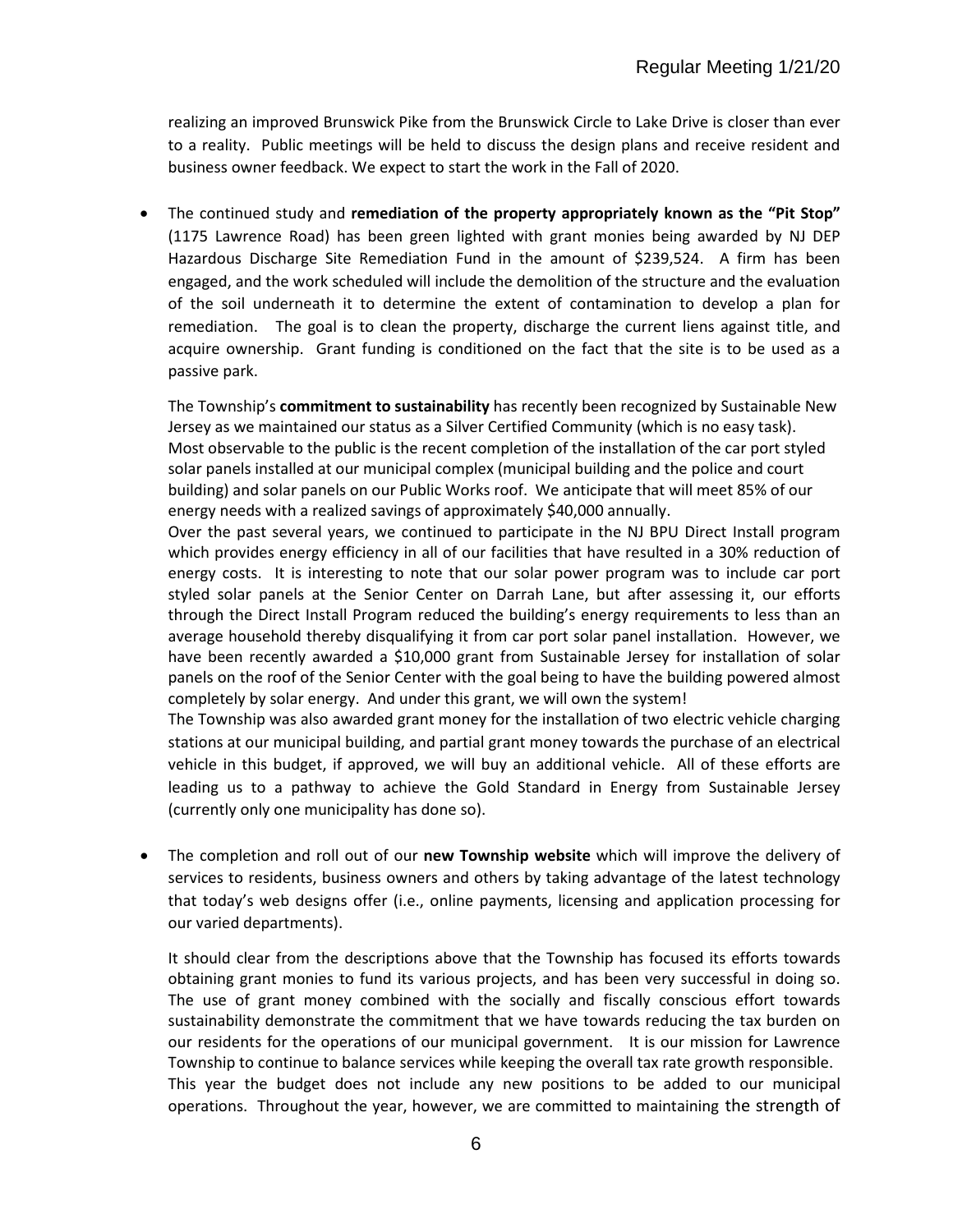our police department by hiring new officers as current officers retire. As we did last year, we provide you with the following fundamentals of this year's budget [with a comparison to 2019]

### Public Participation

Mr. James Hooker, 713 Bunker Avenue, stated he is a proud resident of Lawrence Township for 25 years and a member of the Trails, Open Space and Stewardship Advisory Committee and he is pleased to announce publicly tonight that for the first time that the Friends of Colonial Lake Park Group have now been recognized by the Federal Government Internal Revenue as an official 501c3. Legal assistance from Ewing Township Attorney, Jeff Dunn, will work pro bono to see the application through and indicated Mr. Dunn grew up in the Lakelands and is the son of Cindy and Jack Dunn who serves on the Friends of Colonial Lake Board of Directors. Also, Ryan Dunn, who is a Detective with the Lawrence Township Police Department and who was honored as Officer of the Year grew up in the Lakelands and he always like to state things like this for the record because it is great and shows the kind of people who grew up and live in the Colonial Lake neighborhood. He would like to also recognize and thank the Township Council for their great wisdom and vision paired with their Group in saving the Colonial Lake parcel from development for current and future generations and proceeded to discuss the municipal budget, various resources and the Open Space Tax being utilized in a great way to purchase the land.

Mr. Hooker advised of the 2020 Township Calendar featuring a picture of a beautiful Cherry Blossom tree at Colonial Lake Park taken by Pam Riviera and Friends of Colonial having their own calendar for purchase as part of a fundraising effort as part of their contribution to save Colonial Lake Park. He briefly spoke about the good that came out of the developer's application that started the whole process of Saving Colonial Lake Park and distributed the 2020 Colonial Lake Calendar to the Municipal Clerk and members of Council and acknowledged several people who were instrumental in helping to create the beautiful calendar– Nancy Wucinski, Pam Rivera, Kevin Frankenfelt, Harry Bittner and Gary Szabo. He further advised that the calendars are selling like hotcakes as this is their third order so if anyone from the public is interested in a calendar they need to contact them soon because they may be out of them again. He thanked the Council again for their time and everything that they have done.

 Ms. Elaine Hogan, 8 Highland Road*,* advised that she has resided at that address for 40 years and she is present again to on behalf of the Fackler Road neighborhood and indicated they continue to have a very serious concern about the Fackler Road and Princeton Pike intersection which is actually a T-intersection and not an intersection and advised on July 11<sup>th</sup> the Council approved the engineer request to do a traffic study for this situation. In 2019 there were 14 reported accidents at that corner. And, two weeks ago on January 6 there was a (3) three car accident serious enough that one of them had to be towed and in the past year Public Works Department has done a great job repairing the guard rails and placing temporary barriers there after every single accident. The barriers were constantly hit and knocked over onto the street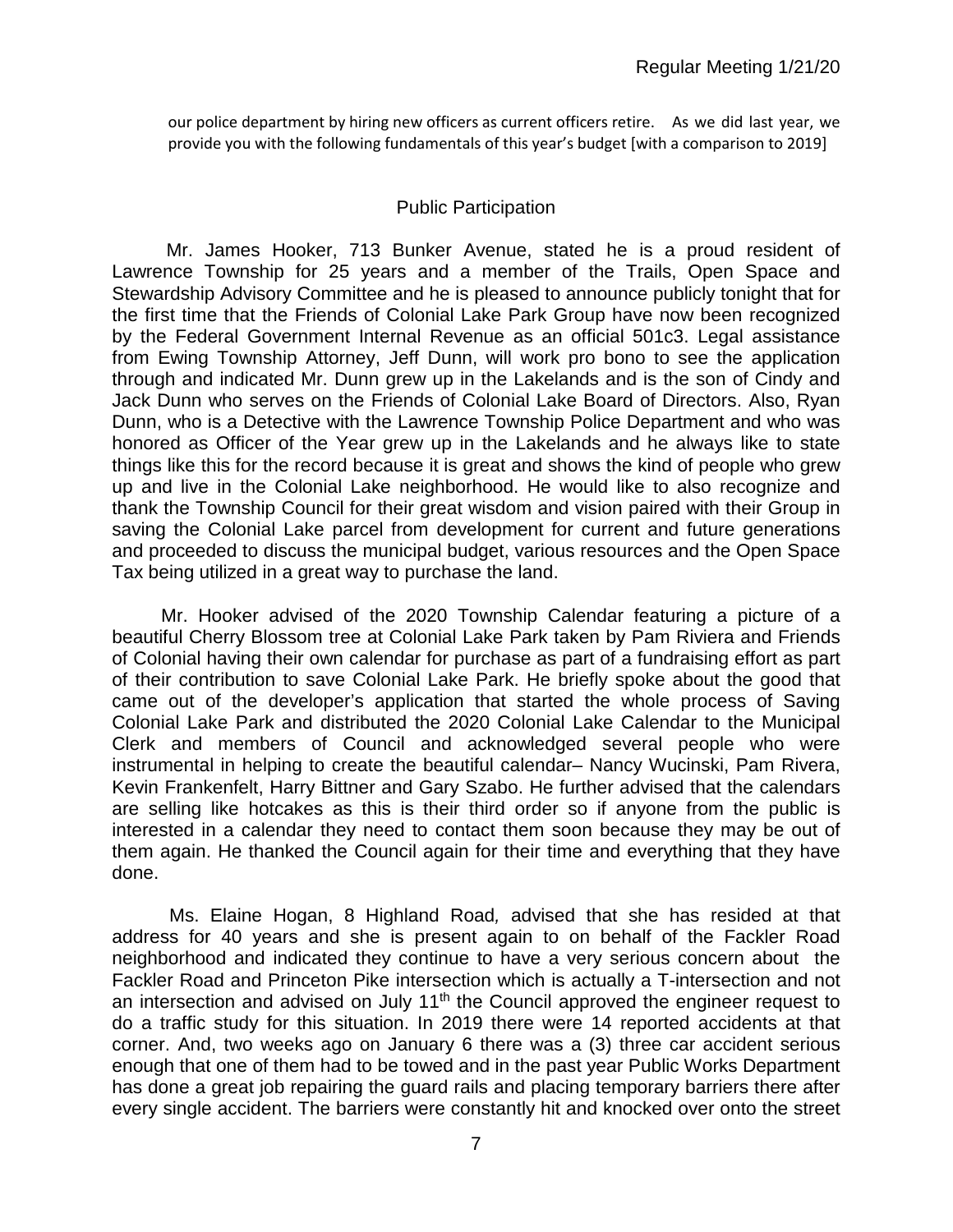and many of their neighbors would go out and pick up the pieces which made it very dangerous to make a right hand turn from Fackler Road onto Princeton Pike. Last week another beautiful guardrail was put in but she does not know how long it is going last.

In closing, Ms. Hogan urged the Township Council to please follow through with the Traffic Study that is going on right now and to ensure that this very busy intersection at Princeton Pike has a traffic light. She pleaded to the Council to not let this important safety matter go on the backburner and thanked them for their time and indicated Public Works has done a great job. Mr. Nerwinski noted that he spoke with the Township Engineer last week and the Study is well in place and not on the backburner and a light at that intersection is supported and they should have an answer in a month or two.

Mr. Paul Larson, Chair of Trails, Open Space and Stewardship Advisory Committee and Trustee for the Historical Society, stated he would like to echo previous comments made by previous speakers and summarize for the record some of the good news that has been going on in Lawrence Township parks and involving their history over the last couple of weeks and indicated on New Year's Eve they had 750 people at Hogmanay – Maidenhead Meadows Park and the Brearley House, less than a week later on Saturday, January 4<sup>th</sup>, they had a 110 people at the Colonel Hand Historic March which he believes is the largest crowd they have had in ages and the first one that he can recall where the entire Township Council and Municipal Manager were present and thanked them for showing up and supporting the event. He further advised that there is a Lawrence Hopewell Trail Saturday Morning Walking Club that meets on the second Saturday of each month at a different location and more information is available on their website. The idea is to introduce people to various parts of the LHT so by changing the location forces people to learn more about the trail and proceeded to give an example of a trail walk they took back in December that started at the new segment at ETS and ended on the Princeton University property. He cautioned that section of the LHT needs to be off-road because of the (11) eleven cars they encountered in that short distance of time; one which would have hit one of them if they were in the roadway; but, outside of that the walk was great as they had 48 people in attendance and about 25 people continued on the walk where they ended up at the Brearley House which he opened up and they toured. So, in a span of less than twoweeks Lawrence has had over 900 people visiting the parks and involved in the town's history which is some great news to talk about.

Mr. Larson stated that April is going to be the 50<sup>th</sup> Anniversary of Earth Day which seems to have gone by quickly since the Cuyahoga River was on fire in Cleveland, Ohio, which was one of the big triggers back then, and they are going to try and put something together in April when it is a little warmer but do something around Alden Leopold and the Big Woods over in the Loveless Tract, Central Park and Rider University woods. And, September 26<sup>th</sup> will be 100<sup>th</sup> Anniversary of the Dedication of the Monument located in front of Town Hall. But, at the same time they dedicated the Monument they also planted 180 Pin Oak trees a mile north of Slackwood down to Bakers Basin Road and Dr. Daniel Drunkenbrod from Rider University, who is a tree expert, went out earlier this month to see how many trees they could come up with and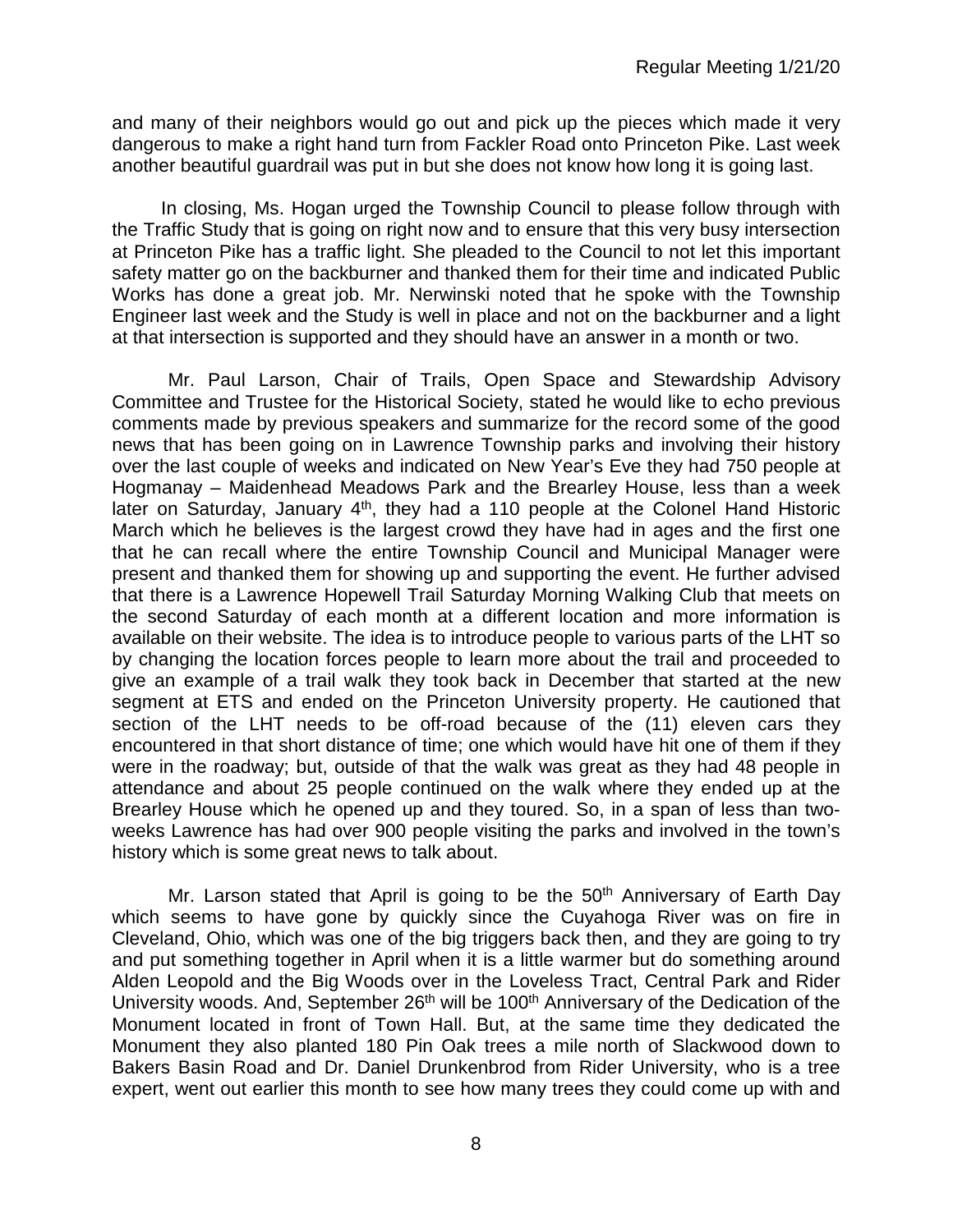they think approximately 10-percent of those trees are still around. Some are in bad shape but they are trying to document them all and there are a couple of different species of oak trees; but they are fast losing them, sort of like veterans to the wars, there are not many of them left and they are quite worried that the tree butchers that trim and prune the utility lines are going to come through quickly and advised of two trees that were identified as dead and a safety hazard on Route 1 in front of the McDonalds and Mercedes Benz dealership. A brief discussion took place relative to who will be responsible for the removal of the tree…the township or state and a report being prepared and distributed at a later date regarding Mr. Larson's and Dr. Drunkenbrod's findings.

Mr. Jim Cleak, 7 East Darrah Lane, inquired about the plans for the property adjacent to the Brearley House given he has heard of different plans for the property. Mr. Roskos stated that parcel was part of the Mt. Laurel settlement and the site was previously approved for commercial office building and rather than build office buildings the owner who had a right to join the Mt. Laurel litigation offered that site up, as a site, in support of affordable housing. The site was originally estimated to generate 300 units, 60 of those units being affordable, but what they discovered is there are enhanced buffers for the Brearley House as well as the D &R Canal Park, east of the site, so as a result of those site constraints the project is being downsized to 42 affordable units so they will need to amend the Plan and he will be making a Motion to the court given that downsized project still has to be compensated for in terms of the towns compliance plan. So, they have to relocate units to another part of town which will be the Quakerbridge Mall site which is zoned and have an overlay to allow for affordable housing at that site. A brief discussion took place relative to the Plan to build the affordable units once the situation with the site constraints next to the Brearley House is resolved.

Mr. Cleak stated he heard some talk about proposed additional work on the Brunswick Pike and inquired as to what that is all about. Mr. Nerwinski replied that the Brunswick Pike Streetscapes is that strip of land in-between the new roundabout and the Brunswick Circle that has been a vision for improvements since 2005 and the idea behind the modifications is to make it more pedestrian friendly with better lighting, reduced speed and to give the area more of a Main Street type feel as much as possible. A brief discussion took place relative to plans for area not being fully completed and the various opinions as to the safety level of the roundabout that was put in at Whitehead Road.

---

# Review and Revisions of Agenda

 The Municipal Clerk requested that Resolution 42-20 (18-H.6), Authorizing Transfer of 2019 Budget Appropriations, be included to the agenda. Mr. Roskos further requested that the Closed Session - Resolution 25-20 ((18-H.1) be amended to discuss items dealing with litigation.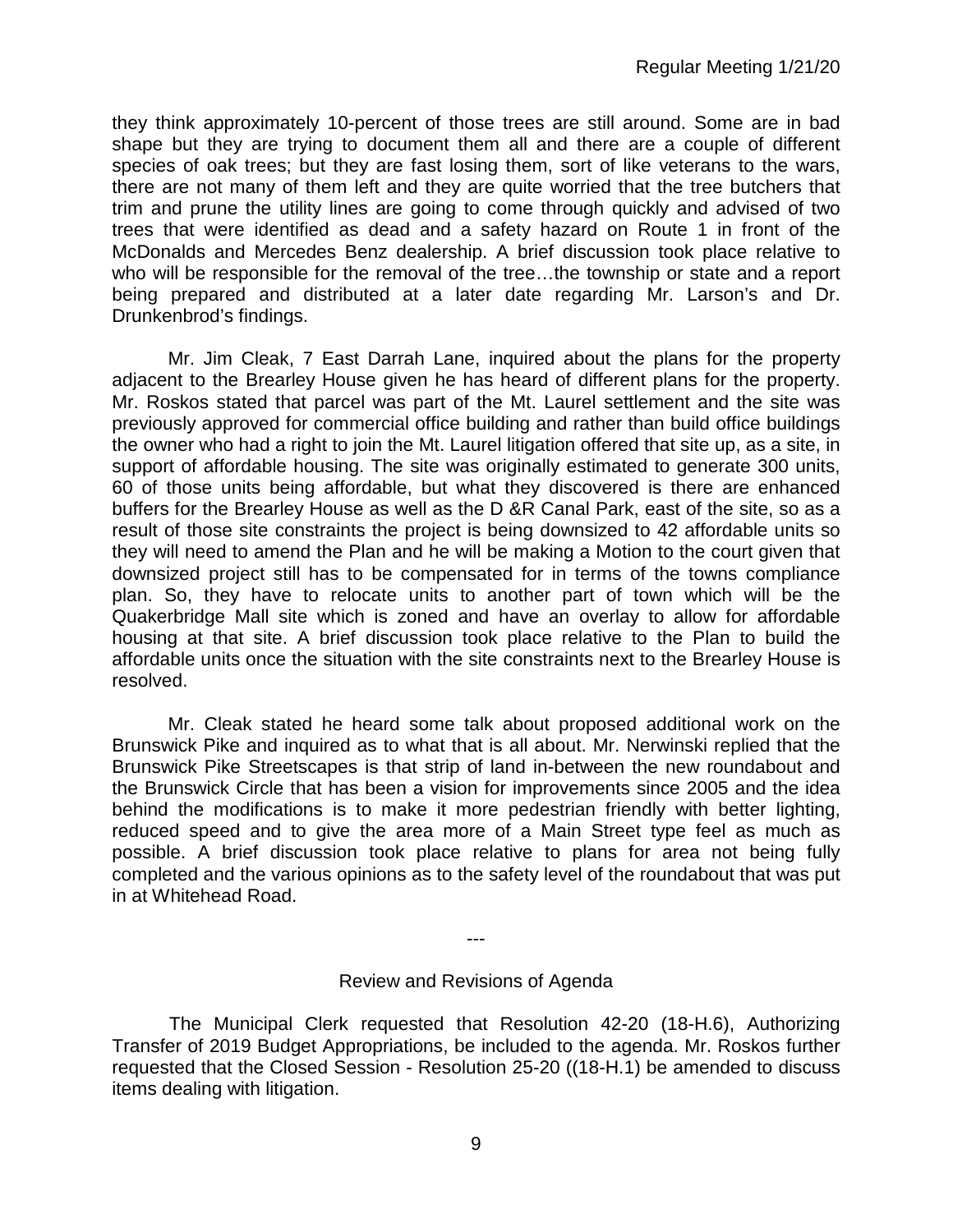On a motion by Ms. Lewis, seconded by Mr. Powers, the Agenda was amended to include the above revision.

Same was carried on the following roll call vote:

Ayes: Councilmembers Bobbitt, Lewis, Powers, Ryan and Mayor Kownacki. Nays: None. Absent: None.

---

## Adoption of Minutes

On a motion by Ms. Lewis, seconded by Mr. Powers, the Minutes of Regular Meeting of October 1, 2019 and October 15, 2019 were approved with corrections on the following roll call vote:

Same was carried on the following roll call vote:

Ayes: Councilmembers Bobbitt, Lewis, Power, Ryan and Mayor Kownacki. Nays: None. Absent: None.

On a motion by Ms. Lewis, seconded by Mr. Powers, the Minutes of Closed Session Meeting of December 17, 2019 was approved without corrections on the following roll call vote:

 $\sim\sim\sim$ 

Same was carried on the following roll call vote:

Ayes: Councilmembers Bobbitt, Lewis, Power, Ryan and Mayor Kownacki. Nays: None. Absent: None.

---

# Awarding or Rejecting of Bids

There was no award or rejection of bid.

---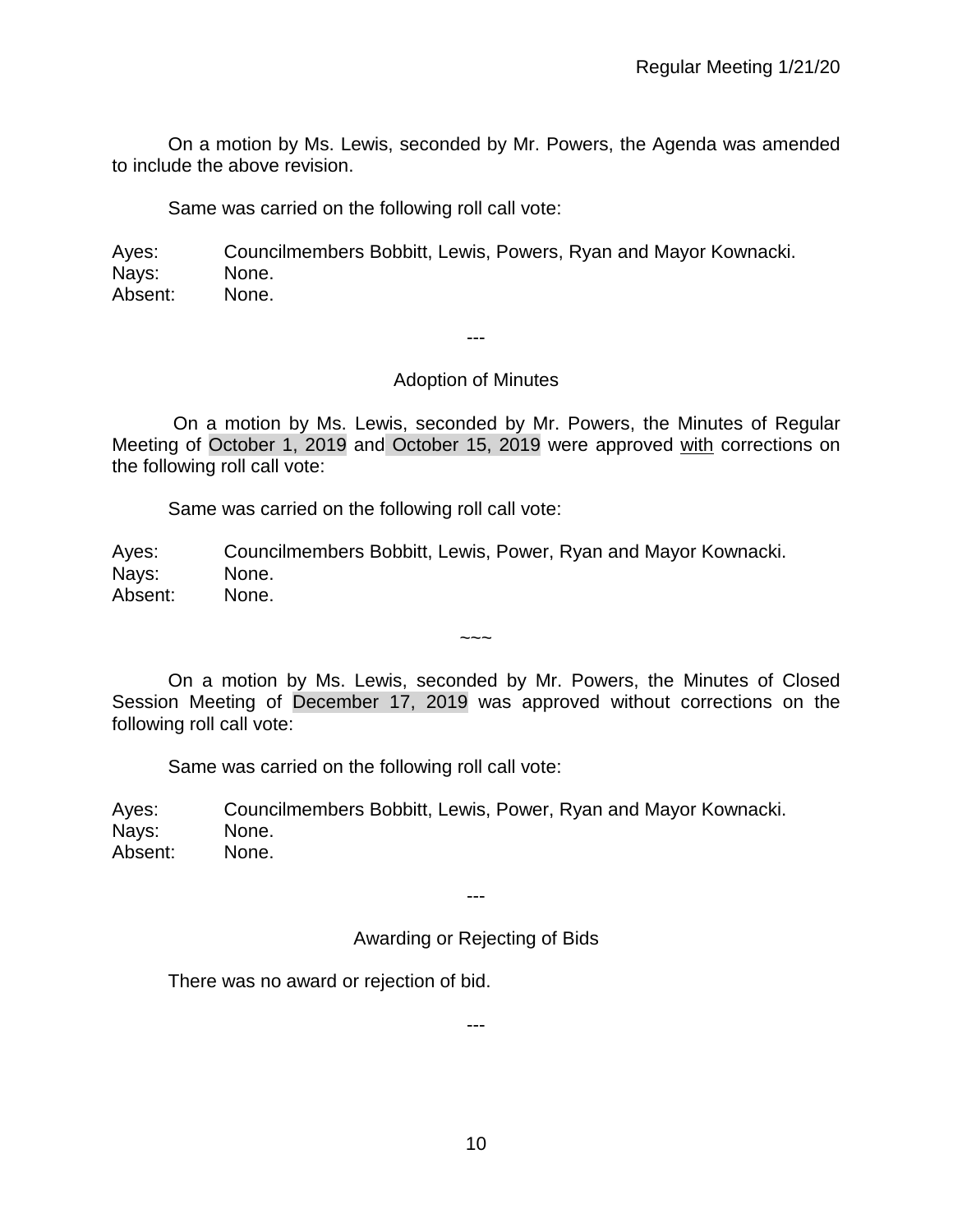# Introduction of Ordinances

Mayor Kownacki read by title, an ordinance entitled, "AN ORDINANCE AMENDING CHAPTER 435 OF THE LAWRENCE TOWNSHIP ADMINISTRATIVE CODE ENTITLED "MOTOR VEHICLE AND TRAFFIC" – Handicapped Parking

Mr. Nerwinski advised that the Ordinance amending Chapter 435 of the Administrative Code entitled "Motor Vehicles and Traffic" removes a parking space at 139 Michigan Avenue.

The Ordinance was introduced and approved on the following roll call vote:

| <b>COUNCIL</b>     | <b>AYE</b> | <b>NAY</b> | <b>PRESENT</b> | <b>ABSENT</b> | <b>ABSTAIN</b> | MOVE | <b>SECOND</b> |
|--------------------|------------|------------|----------------|---------------|----------------|------|---------------|
| <b>Mr. Bobbitt</b> |            |            |                |               |                |      |               |
| Ms. Lewis          |            |            |                |               |                | n    |               |
| <b>Mr. Powers</b>  |            |            |                |               |                |      |               |
| Mr. Ryan           |            |            |                |               |                |      |               |
| Mavor Kownacki     |            |            |                |               |                |      |               |

---

# Adoption of Ordinances

There was no adoption of ordinances.

---

# **Manager's Report –**

Mr. Nerwinski submitted invoice listings for the month of January 2020 in the amount of \$1,028,674.12.

---

Mr. Nerwinski stated that he has nothing to report at this time.

**Attorney's Report –**

Mr. Roskos reported on the Closing of the Sheft property should happen fairly soon as they finally received the approval from DOT which is what they have been waiting for and the formal approval should arrive next week. Mr. Bobbitt requested that Mr. Roskos keep the Council in the loop as to the closing as a lot of residents of the community would like to know. A brief discussion took place relative to the signing of the subdivision deeds and the anticipated three weeks closing date because of the various funding sources.

11

---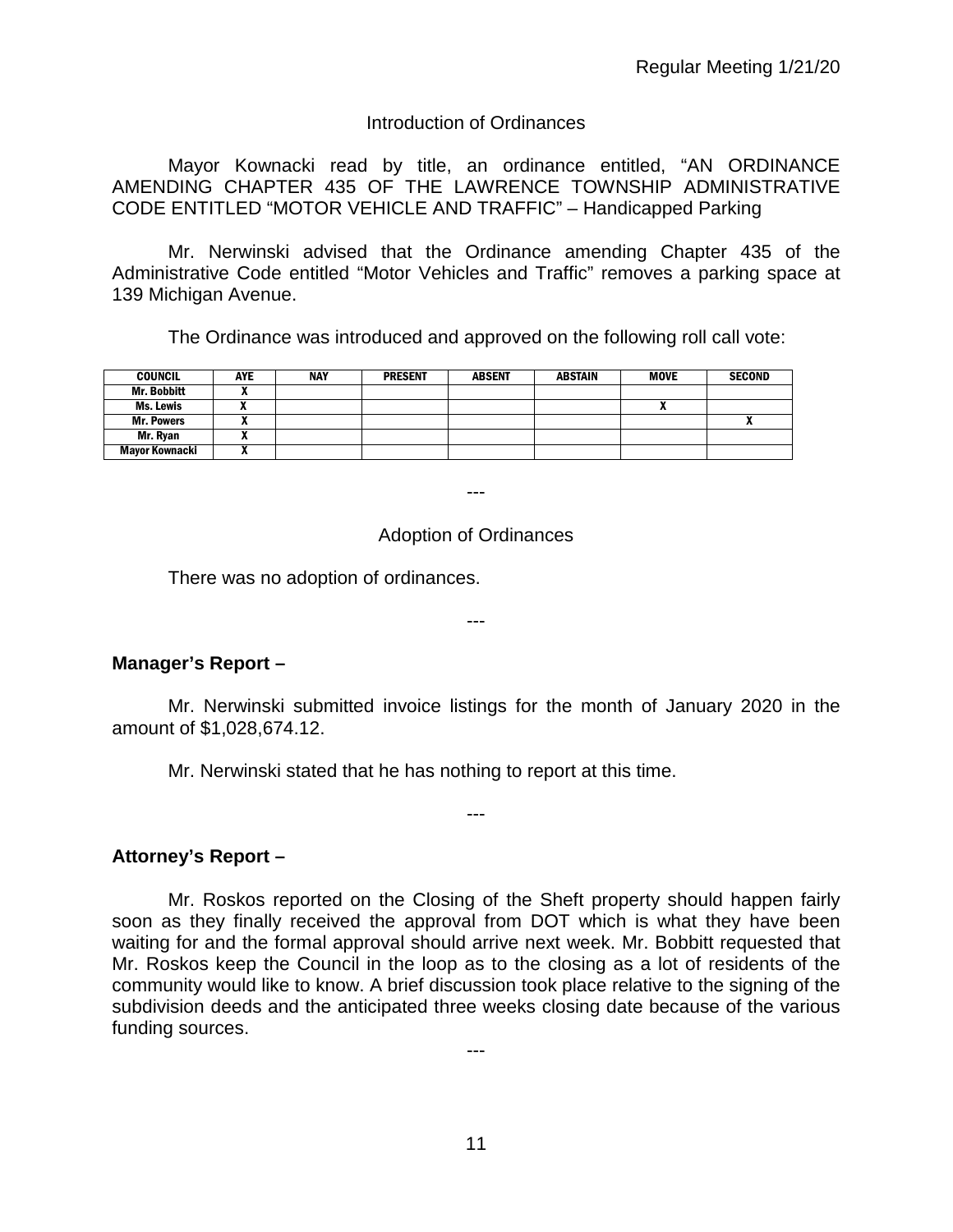# **Clerk's Report –**

There was no Clerk's report.

# **Unfinished Business –**

There was no unfinished business.

## **New Business –**

Mayor Kownacki appointed Jack Oakley as the Township's Emergency Management Coordinator for Three-Year term ending February 1, 2023. Mr. Nerwinski stated for the record that Mr. Oakley is an amazing person to have in their municipal operations as he is a valuable resource and he really enjoys working with him.

---

---

Mr. Bobbitt asked the Mayor and Council if he could put together an Ad Hoc Mobility Committee and indicated over the past couple of years they have had people coming before them speaking about pedestrian access to things and he would like to work with Councilmembers, Committee members as well as members from the public to take a look at pedestrian access in the township. And, he will follow-up with the Municipal Clerk regarding a Resolution to establish the Committee and make it official.

---

# **Public Participation (3-minute limitation per speaker)** –

There is no public participation.

### **Resolutions**

---

Resolution Nos. 24-20 (18-A.1) through 42-20 (18-I.7) were approved by the following roll call vote:

| <b>COUNCIL</b>     | AYE | <b>NAY</b> | <b>PRESENT</b> | <b>ABSENT</b> | <b>ABSTAIN</b> | <b>MOVE</b> | <b>SECOND</b> |
|--------------------|-----|------------|----------------|---------------|----------------|-------------|---------------|
| <b>Mr. Bobbitt</b> |     |            |                |               |                |             |               |
| <b>Ms. Lewis</b>   |     |            |                |               |                | "           |               |
| <b>Mr. Powers</b>  |     |            |                |               |                |             |               |
| Mr. Ryan           |     |            |                |               |                |             |               |
| Mayor Kownacki     |     |            |                |               |                |             |               |

Cited Resolutions are spread in their entirety in the Resolution Books of the Township of Lawrence.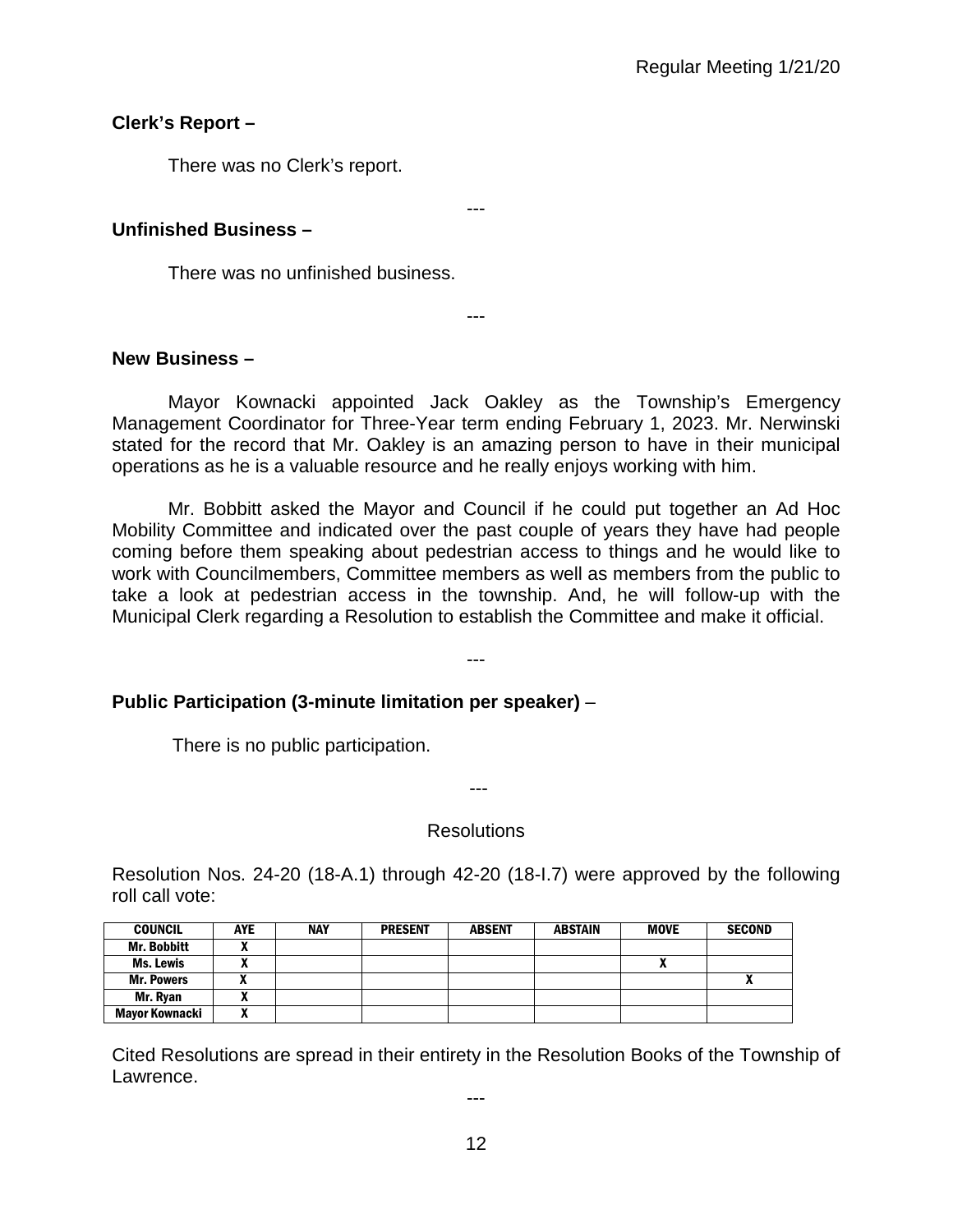# **Authorizing Appointments to Boards and Committees**

Mayor Kownacki advised that the Liaisons will be casting their nominations for the nominees appointed to the following Boards or Committees:

Affordable Housing Board – 3-year term ending 12/31/22

Susan McCloskey Murali Mallampati Joyce Scott

Resolution No. 43-20 was approved by the following roll call vote:

| <b>COUNCIL</b>     | AYE | <b>NAY</b> | <b>PRESENT</b> | <b>ABSENT</b> | <b>ABSTAIN</b> | <b>MOVE</b> | <b>SECOND</b> |
|--------------------|-----|------------|----------------|---------------|----------------|-------------|---------------|
| <b>Mr. Bobbitt</b> |     |            |                |               |                |             |               |
| Ms. Lewis          |     |            |                |               |                |             |               |
| <b>Mr. Powers</b>  |     |            |                |               |                |             |               |
| Mr. Rvan           |     |            |                |               |                |             |               |
| Mayor Kownacki     |     |            |                |               |                |             |               |

## Environmental and Green Advisory Committee – 4-year term ending 12/31/23 Tahirih Smith

Resolution No. 43-20 was approved by the following roll call vote:

| <b>COUNCIL</b>    | <b>AYE</b> | <b>NAY</b> | <b>PRESENT</b> | <b>ABSENT</b> | <b>ABSTAIN</b> | <b>MOVE</b> | <b>SECOND</b> |
|-------------------|------------|------------|----------------|---------------|----------------|-------------|---------------|
| Mr. Bobbitt       |            |            |                |               |                |             |               |
| Ms. Lewis         |            |            |                |               |                |             |               |
| <b>Mr. Powers</b> |            |            |                |               |                |             |               |
| Mr. Rvan          |            |            |                |               |                |             |               |
| Mayor Kownacki    |            |            |                |               |                |             |               |

# Ewing-Lawrence Sewerage Authority – 5-year term ending 1/31/25 Harold Vereen

Resolution No. 43-20 was approved by the following roll call vote:

| <b>COUNCIL</b>     | <b>AYE</b> | <b>NAY</b> | <b>PRESENT</b> | <b>ABSENT</b> | ABSTAIN | <b>MOVE</b> | <b>SECOND</b> |
|--------------------|------------|------------|----------------|---------------|---------|-------------|---------------|
| <b>Mr. Bobbitt</b> |            |            |                |               |         |             |               |
| Ms. Lewis          |            |            |                |               |         |             |               |
| <b>Mr. Powers</b>  |            |            |                |               |         |             |               |
| Mr. Ryan           |            |            |                |               |         |             |               |
| Mayor Kownacki     | ^          |            |                |               |         |             |               |

Growth & Redevelopment Advisory Committee – 3-year term ending 12/31/22 Melissa Clark Peter Ferrone Tushar Patel Brian Vaughn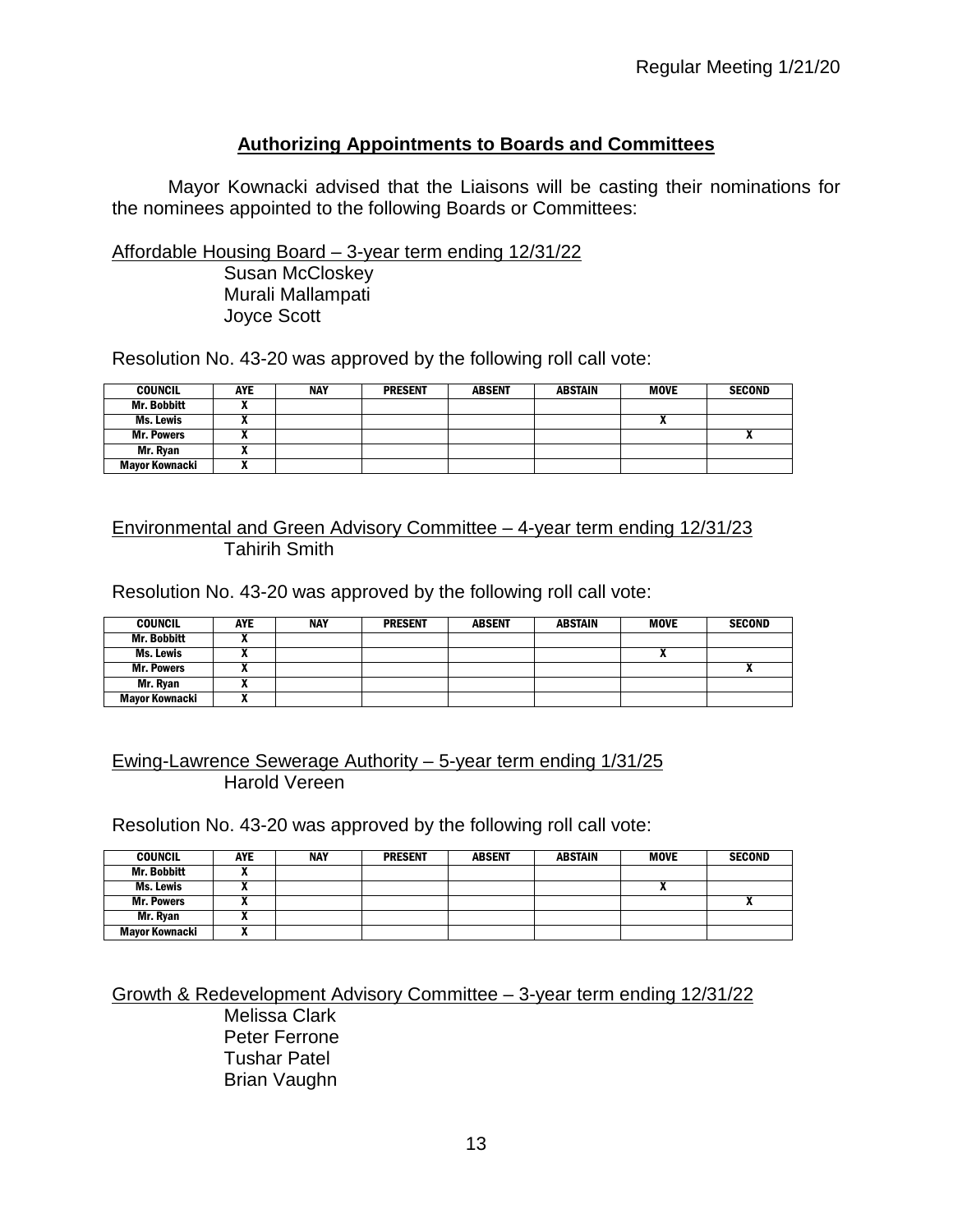Resolution No. 43-20 was approved by the following roll call vote:

| <b>COUNCIL</b>     | <b>AYE</b> | <b>NAY</b> | <b>PRESENT</b> | <b>ABSENT</b> | <b>ABSTAIN</b> | <b>MOVE</b> | <b>SECOND</b> |
|--------------------|------------|------------|----------------|---------------|----------------|-------------|---------------|
| <b>Mr. Bobbitt</b> |            |            |                |               |                |             |               |
| Ms. Lewis          |            |            |                |               |                |             |               |
| <b>Mr. Powers</b>  |            |            |                |               |                |             |               |
| Mr. Rvan           |            |            |                |               |                |             |               |
| Mavor Kownacki     | ^          |            |                |               |                |             |               |

## Health Advisory Board – 3-year term ending 12/31/22 Maureen Adams Mary Baird

Resolution No. 43-20 was approved by the following roll call vote:

| <b>COUNCIL</b>     | <b>AYE</b> | NAY | <b>PRESENT</b> | <b>ABSENT</b> | <b>ABSTAIN</b> | <b>MOVE</b> | <b>SECOND</b> |
|--------------------|------------|-----|----------------|---------------|----------------|-------------|---------------|
| <b>Mr. Bobbitt</b> |            |     |                |               |                |             |               |
| Ms. Lewis          |            |     |                |               |                |             |               |
| <b>Mr. Powers</b>  |            |     |                |               |                |             |               |
| Mr. Ryan           |            |     |                |               |                |             |               |
| Mayor Kownacki     |            |     |                |               |                |             |               |

## Historian – 4-year term ending 12/31/23 Brooke Hunter

Resolution No. 43-20 was approved by the following roll call vote:

| <b>COUNCIL</b>        | <b>AYE</b> | <b>NAY</b> | <b>PRESENT</b> | <b>ABSENT</b> | <b>ABSTAIN</b> | <b>MOVE</b> | <b>SECOND</b> |
|-----------------------|------------|------------|----------------|---------------|----------------|-------------|---------------|
| Mr. Bobbitt           |            |            |                |               |                |             |               |
| Ms. Lewis             |            |            |                |               |                | "           |               |
| <b>Mr. Powers</b>     |            |            |                |               |                |             | ^             |
| Mr. Ryan              |            |            |                |               |                |             |               |
| <b>Mayor Kownacki</b> | ,,         |            |                |               |                |             |               |

Human Relations Committee – 3-year term ending 12/31/22 Kenneth Bernabe John Gaskins Inderjit Sidhu

Resolution No. 43-20 was approved by the following roll call vote:

| <b>COUNCIL</b>     | <b>AYE</b> | <b>NAY</b> | <b>PRESENT</b> | <b>ABSENT</b> | <b>ABSTAIN</b> | <b>MOVE</b> | <b>SECOND</b> |
|--------------------|------------|------------|----------------|---------------|----------------|-------------|---------------|
| <b>Mr. Bobbitt</b> |            |            |                |               |                |             |               |
| Ms. Lewis          |            |            |                |               |                |             |               |
| <b>Mr. Powers</b>  |            |            |                |               |                |             |               |
| Mr. Ryan           |            |            |                |               |                |             |               |
| Mayor Kownacki     |            |            |                |               |                |             |               |

Municipal Alliance on Drug and Alcohol Abuse – 2-year term ending 12/31/21 Naeem Akhtar Susan Stahley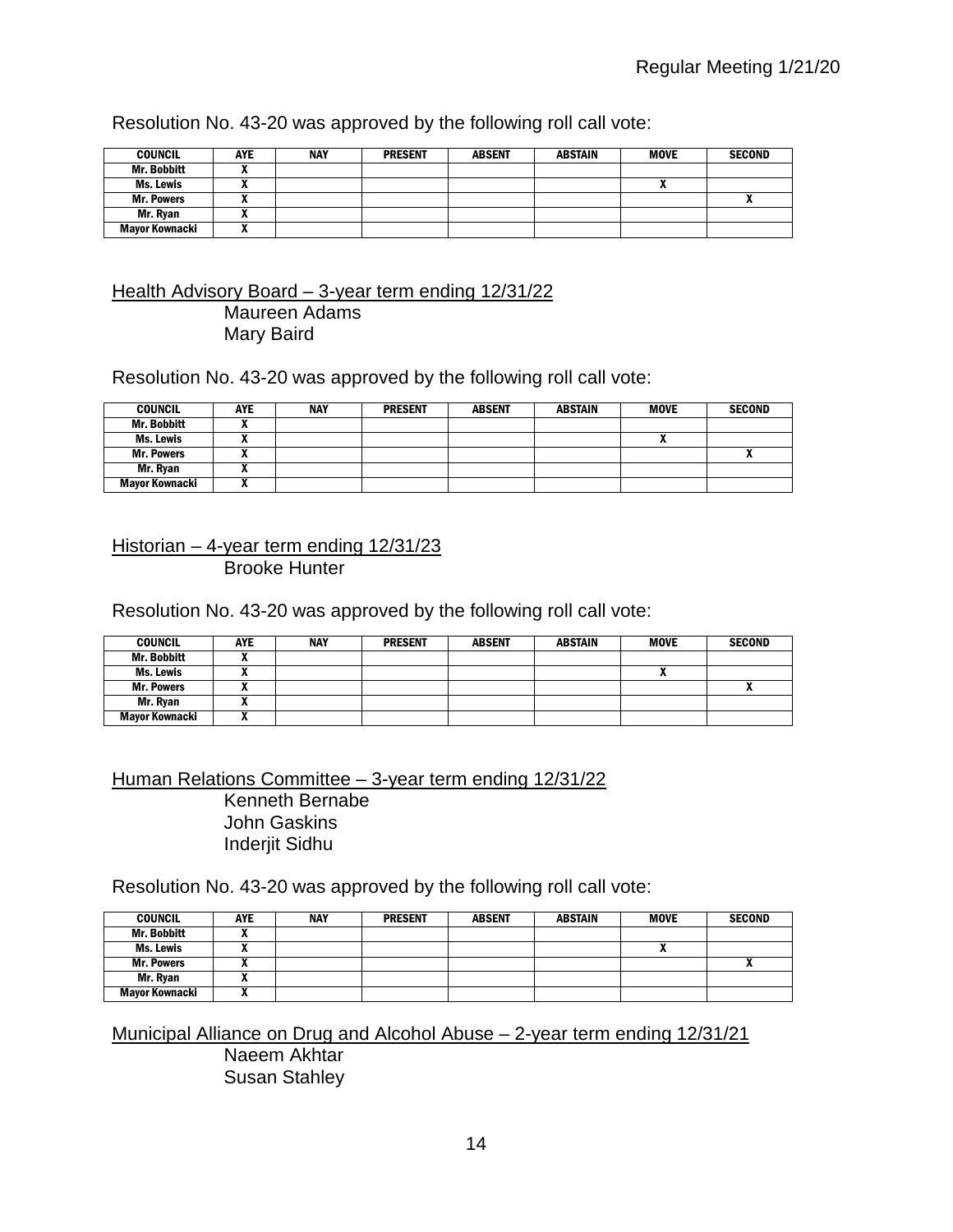Resolution No. 43-20 was approved by the following roll call vote:

| <b>COUNCIL</b>        | <b>AYE</b> | <b>NAY</b> | <b>PRESENT</b> | <b>ABSENT</b> | <b>ABSTAIN</b> | <b>MOVE</b> | <b>SECOND</b> |
|-----------------------|------------|------------|----------------|---------------|----------------|-------------|---------------|
| <b>Mr. Bobbitt</b>    |            |            |                |               |                |             |               |
| Ms. Lewis             |            |            |                |               |                |             |               |
| <b>Mr. Powers</b>     |            |            |                |               |                |             |               |
| Mr. Rvan              | ~          |            |                |               |                |             |               |
| <b>Mayor Kownacki</b> | ~          |            |                |               |                |             |               |

## Planning Board – 4-year term ending 12/31/23 Maria Connolly Philip Duran

Resolution No. 43-20 was approved by the following roll call vote:

| <b>COUNCIL</b>        | <b>AYE</b> | NAY | <b>PRESENT</b> | <b>ABSENT</b> | <b>ABSTAIN</b> | <b>MOVE</b> | <b>SECOND</b> |
|-----------------------|------------|-----|----------------|---------------|----------------|-------------|---------------|
| <b>Mr. Bobbitt</b>    |            |     |                |               |                |             |               |
| Ms. Lewis             |            |     |                |               |                |             |               |
| <b>Mr. Powers</b>     |            |     |                |               |                |             |               |
| Mr. Rvan              |            |     |                |               |                |             |               |
| <b>Mayor Kownacki</b> |            |     |                |               |                |             |               |

Public Safety Committee – 2-year term ending 12/31/21 William Holmes Michael Oakley Elissa Schragger

Resolution No. 43-20 was approved by the following roll call vote:

| <b>COUNCIL</b>     | <b>AYE</b> | <b>NAY</b> | <b>PRESENT</b> | <b>ABSENT</b> | <b>ABSTAIN</b> | <b>MOVE</b> | <b>SECOND</b> |
|--------------------|------------|------------|----------------|---------------|----------------|-------------|---------------|
| <b>Mr. Bobbitt</b> |            |            |                |               |                |             |               |
| Ms. Lewis          |            |            |                |               |                |             |               |
| <b>Mr. Powers</b>  |            |            |                |               |                |             | <br>Λ         |
| Mr. Ryan           |            |            |                |               |                |             |               |
| Mayor Kownacki     |            |            |                |               |                |             |               |

Recreation Advisory Committee – 3-year term ending 12/31/22

Edmund Budzinski Siobhan Cahill Ernest Cerone Glenn Collins Bonne Giglio

Resolution No. 43-20 was approved by the following roll call vote:

| <b>COUNCIL</b>     | <b>AYE</b> | <b>NAY</b> | <b>PRESENT</b> | <b>ABSENT</b> | <b>ABSTAIN</b> | <b>MOVE</b> | <b>SECOND</b> |
|--------------------|------------|------------|----------------|---------------|----------------|-------------|---------------|
| <b>Mr. Bobbitt</b> |            |            |                |               |                |             |               |
| Ms. Lewis          |            |            |                |               |                |             |               |
| <b>Mr. Powers</b>  |            |            |                |               |                |             |               |
| Mr. Rvan           |            |            |                |               |                |             |               |
| Mayor Kownacki     |            |            |                |               |                |             |               |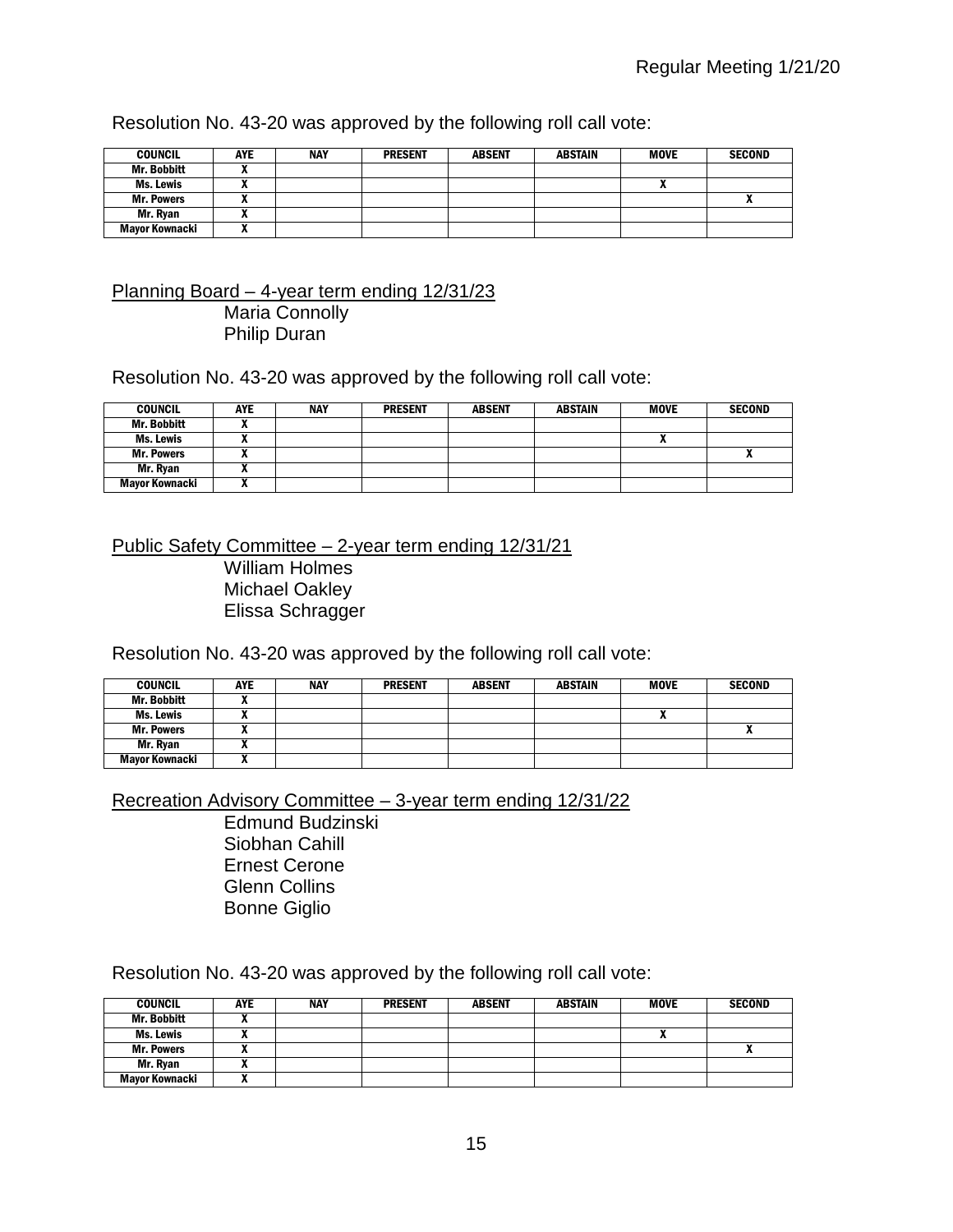Senior Executive Committee – 4-year term ending 12/31/23 Joann Barry Charles Conover Catherine Sapp

Resolution No. 43-20 was approved by the following roll call vote:

| <b>COUNCIL</b>     | <b>AYE</b> | <b>NAY</b> | <b>PRESENT</b> | <b>ABSENT</b> | <b>ABSTAIN</b> | <b>MOVE</b> | <b>SECOND</b> |
|--------------------|------------|------------|----------------|---------------|----------------|-------------|---------------|
| <b>Mr. Bobbitt</b> |            |            |                |               |                |             |               |
| Ms. Lewis          |            |            |                |               |                |             |               |
| <b>Mr. Powers</b>  |            |            |                |               |                |             |               |
| Mr. Rvan           |            |            |                |               |                |             |               |
| Mayor Kownacki     |            |            |                |               |                |             |               |

# Trails, Open Space and Stewardship Advisory Committee – 3-year term ending 12/31/22

David Bosted John Emmons Jeffrey Lang

Resolution No. 43-20 was approved by the following roll call vote:

| <b>COUNCIL</b>     | <b>AYE</b> | <b>NAY</b> | <b>PRESENT</b> | <b>ABSENT</b> | <b>ABSTAIN</b> | <b>MOVE</b> | <b>SECOND</b> |
|--------------------|------------|------------|----------------|---------------|----------------|-------------|---------------|
| <b>Mr. Bobbitt</b> |            |            |                |               |                |             |               |
| Ms. Lewis          | ,,         |            |                |               |                |             |               |
| <b>Mr. Powers</b>  |            |            |                |               |                |             | Λ             |
| Mr. Rvan           |            |            |                |               |                |             |               |
| Mayor Kownacki     |            |            |                |               |                |             |               |

Zoning Board of Adjustment – 3 regular 4-year term ending 12/31/23 and 1 alternate 2 year term

> Joseph Blaney – regular member Olga Dember – regular member Christina Hultholm – regular member Bruce Kmosko – alternate member

Resolution No. 43-20 was approved by the following roll call vote:

| <b>COUNCIL</b>     | AYE | <b>NAY</b> | <b>PRESENT</b> | <b>ABSENT</b> | <b>ABSTAIN</b> | <b>MOVE</b> | <b>SECOND</b> |
|--------------------|-----|------------|----------------|---------------|----------------|-------------|---------------|
| <b>Mr. Bobbitt</b> |     |            |                |               |                |             |               |
| Ms. Lewis          |     |            |                |               |                |             |               |
| <b>Mr. Powers</b>  |     |            |                |               |                |             |               |
| Mr. Rvan           |     |            |                |               |                |             |               |
| Mayor Kownacki     |     |            |                |               |                |             |               |

Cited Resolutions are spread in their entirety in the Resolution Books of the Township of Lawrence.

Mayor Kownacki stated that some of the Liaisons appointed to the Boards and Committees have changed and he will follow-up with the Municipal Clerk regarding